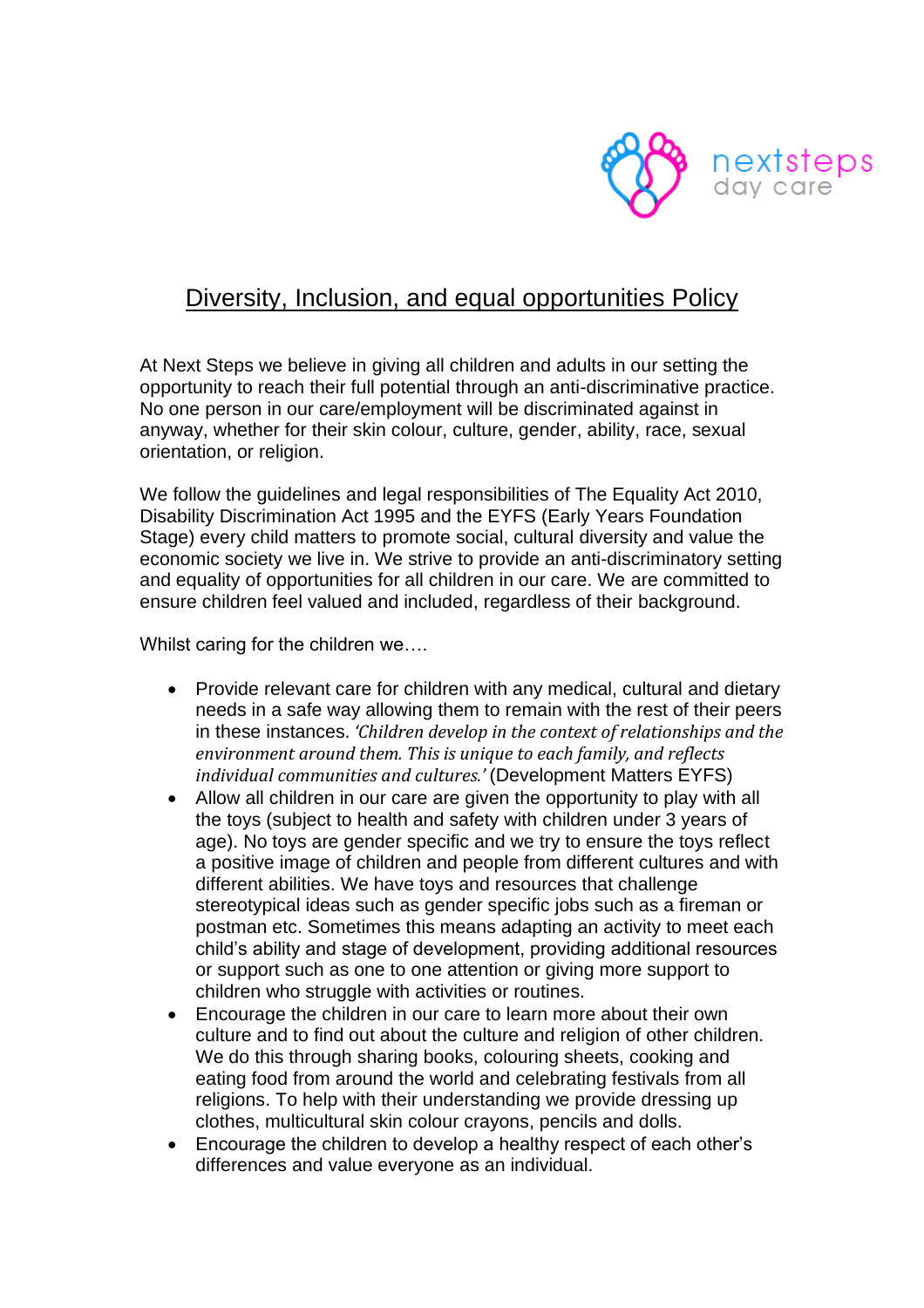- Assess any special needs whether they are physical, cognitive, educational or even language barriers. We would then make relevant adaptions to include children in activities, play areas and outings.
- We allocate every child immediately with a keyworker. This will always be the person they will see the most regardless of disabilities, race or culture allowing a bond to form.

Any child within the setting with an additional need will receive support from the staff to ensure that they are included and involved in all activities if they wish to be. Any child with an additional need will not be more or less favourable than any other child. Our practice fit with guidelines indorsed by the Disability Discrimination Act 1995, which states that resources should be adapted accordingly to ensure the child is included. By adapting our resources or activities we are encouraging the children to develop at their own pace. As stated in the Admissions Policy, we will only accept a child with additional needs if we feel we are able to meet their needs (for example, if they are in a wheelchair we are not able to facilitate this).

We aim to build strong relationships with children's families, which helps the children in our care to learn and grow, 'value and respect all children and families equally' (Development Matters EYFS). We do this by…

- We encourage parent/carers to share with us any personal festival, special occasion, or artefacts, which may enhance the children's learning or understanding.
- When providing information to the parents regarding their child's day, development, assessments, and regular setting information we use verbal and written methods. If other methods are required such as; translations or print in other languages, we will do our best to meet the family's needs.
- We uphold a working relationship with parent/carers to ensure that we meet the needs of each child. This includes keeping up to date and meeting their religious beliefs, cultural rituals or dietary requirements.
- We also welcome any parent/carer who would like to be involved with widening our education about their religious beliefs or culture to the children.

Staff are equally important at Next Steps we,

- Ensure that applicants receive the same experiences during interviews and recruitment processes.
- Train new staff appropriately to ensure they understand this policy and how we operate to ensure equality is upheld throughout the setting.
- After training staff are required to follow our equal opportunity policy and report any misconduct regarding behaviours or speech that do don't comply with this policy.